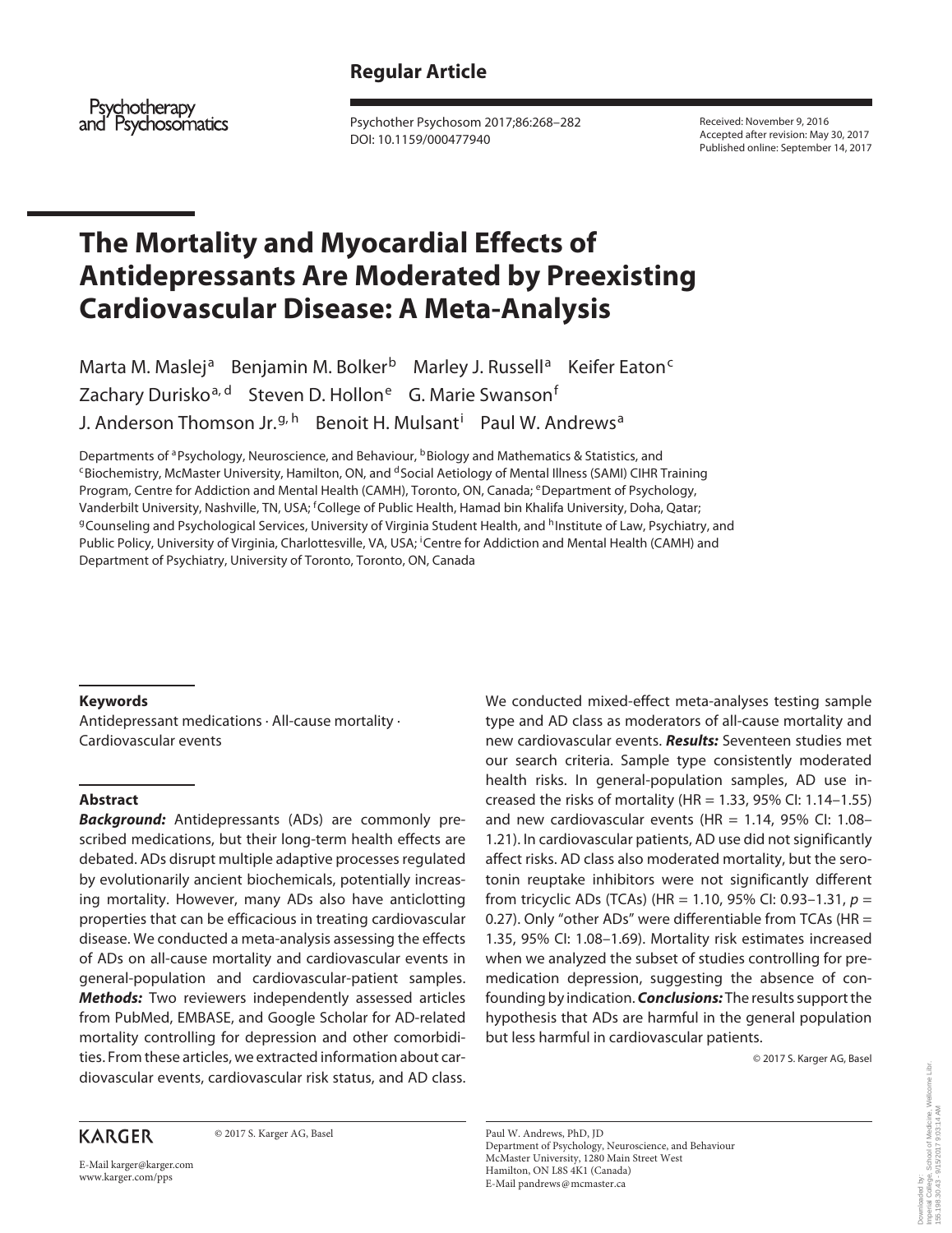#### **Introduction**

 Antidepressant (AD) medications are among the most frequently used medications, taken by 1 in 10 Americans aged  $\geq$  12 years [1]. They are the first-line intervention for depression [2], but they are commonly indicated for other mental disorders [3], as well as substance use problems, sleep disturbances, and chronic pain syndromes [4]. One factor contributing to the widespread use of ADs is that they are considered both effective and relatively safe, with mild or rare side effects that are preferred over the debilitating effects of untreated depression. Depression is widely considered a disorder that causes needless suffering [5], and it is associated with an elevated risk of mortality [6–8] . People with depression are more likely to suffer from many comorbid physical disorders, such as cardiovascular disease  $[8-10]$ , and they are at elevated risk for suicide [11] . By alleviating depressive symptoms, ADs could lessen depression-related mortality [12–14] .

 Nevertheless, there are scientific and public debates about the role ADs play in current treatment guidelines [15–26] reflecting a wider discussion about their effects on health outcomes. All commonly prescribed ADs target one or more monoamines (serotonin, norepinephrine, and dopamine), which are ancient, phylogenetically conserved molecules that are homeostatically regulated by complex systems with multiple components [27–29]. These monoamine systems are functionally integrated in many biological processes.

 In the brain, serotonin acts as a neurotransmitter, and it is recycled back to the serotonin-releasing neuron by a molecule called a *transporter* that promotes the reuptake of serotonin from the synaptic cleft. However, most of the body's serotonin is synthesized in the gut where it spills into the bloodstream, is distributed throughout the body [29], and is taken up by platelet cells and tissues by the serotonin transporter [30, 31], which is widely expressed [32–35]. Serotonin evolved in mitochondria [27], and, in many cell types, cellular uptake of serotonin depends on mitochondrial activity [36–40], which suggests serotonin supports many biological processes. Indeed, serotonin regulates growth, development, reproduction, neuronal activity, digestion, immune function, thermoregulation, tissue repair, maintenance, electrolyte balance, mitochondrial function, and the storage, mobilization and distribution of energetic resources [3, 27, 41] . By blocking the transporter in the brain and periphery, selective serotonin reuptake inhibitors (SSRIs), which are the most widely prescribed ADs, could potentially degrade many adaptive processes [3, 42] .

 This hypothesis is not restricted to serotonin and SSRIs. Tricyclic ADs (TCAs) also affect norepinephrine and to a lesser extent dopamine. Norepinephrine affects the sympathetic nervous system and parts of the brain involving attention and arousal [43, 44]. Dopamine has broad effects, including immune, endocrine, kidney, gastrointestinal, and pancreatic functions, as well as the regulation of body weight and life span length [45–48] . TCAs could also degrade the functioning of many adaptive processes.

 For instance, both SSRIs and TCAs have cardiovascular side effects, although the specific effects and mechanisms may differ [49] . The clotting process involves platelet cell activation [50], which requires an intracellular store of serotonin that accrues through the serotonin transporter [51] . Norepinephrine also promotes clotting [52, 53], and both SSRIs and TCAs inhibit proaggregatory processes [54]. In people with an otherwise normal clotting process, this may increase the risk of abnormal bleeding and hemorrhagic stroke [55–58]. Additionally, SSRIs can cause bradycardia, syncope, and have potent antagonistic effects on cardiac ion channels [49]. TCAs also have antagonistic effects on cardiac ion channels, but they are more likely to cause orthostatic hypotension, tachycardia, irregular heart rhythms, and alterations in the standard electrocardiogram [49, 59] .

 More generally, although each AD has unique pharmacological effects  $[3, 60]$ , they all interact with evolutionarily ancient biochemical systems that regulate multiple, adaptive processes throughout the brain and the periphery. Thus, while each AD probably has a distinct symptom profile, there is good reason to suspect that they all degrade the functioning of some adaptive processes in the body [3]. Consistent with this hypothesis, several cohort studies of community samples have associated AD use with an elevated risk of cardiovascular events and death, even after controlling for depressive symptoms and other comorbidities [6, 7, 57] . Although cohort studies cannot conclusively demonstrate causation, randomized controlled trials are often underpowered due to the rarity of death events and the limited duration of follow-up.

 Meta-analyses are at risk of neglecting important individual differences that can moderate the outcomes of medical interventions [61, 62]. For instance, SSRIs and TCAs may have some beneficial effects in patients with diseases in which proaggregatory processes are pathologically activated, such as heart disease, diabetes, chronic kidney disease, and chronic obstructive pulmonary disease [54, 63–67]. For this paper, we refer to such conditions as cardiovascular diseases. By blocking the uptake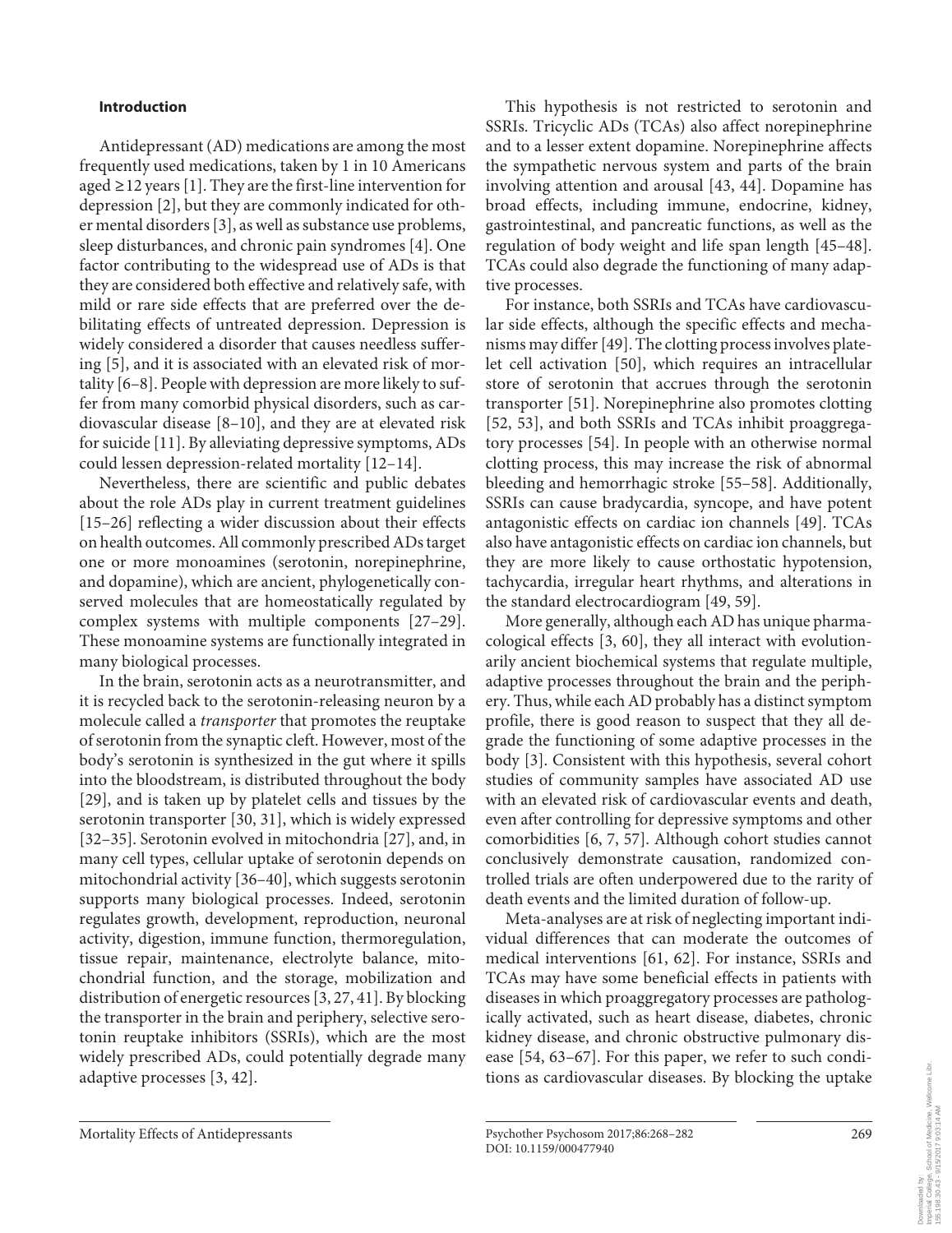of platelet serotonin and norepinephrine, many ADs could potentially normalize proaggregatory processes in cardiovascular patients. Consistent with a protective effect, AD use has been associated with reduced mortality in some studies of cardiovascular patients [68–70] .

 The debates about the effects of AD use on health outcomes highlight the significant public health issues at stake [19, 20, 25]. Further information clarifying the effects of ADs in different populations is both scientifically and ethically warranted. Towards this end, we conducted a meta-analysis of published studies that assessed the mortality effects of ADs. Because ADs could affect all the processes regulated by monoamines, we focused on studies reporting all-cause mortality. We hypothesized that ADs would have different effects on mortality in generalpopulation samples and samples with preexisting cardiovascular diseases. Specifically, because ADs disrupt the functioning of monoamines that regulate many adaptive processes, we predicted that they would be associated with increased mortality in general-population samples. Conversely, we predicted that ADs would be less harmful or even protective in cardiovascular patients due to the anticlotting properties of many ADs.

 As a secondary outcome, we examined the incidence of fatal and nonfatal cardiovascular events associated with AD use. We also hypothesized that their use would be associated with different effects on cardiovascular events in general-population and cardiovascular-patient samples. In general-population samples with otherwise normal clotting processes, ADs could inhibit clotting and increase the risk of cardiovascular events, particularly those associated with abnormal bleeding (e.g., hemorrhagic stroke). Conversely, in patients with preexisting cardiovascular diseases where proaggregatory processes are pathologically elevated, the anticlotting properties of ADs could normalize those processes and reduce the risk of new cardiovascular events (e.g., myocardial infarction or ischemic stroke).

 We also examined the effects of AD class on mortality. While each AD has unique pharmacological effects [3, 60], it is common to separate out the second-generation ADs with serotonin reuptake properties – the SSRIs and serotonin-norepinephrine reuptake inhibitors (SNRIs) – from the first-generation antidepressants such as the TCAs. As discussed above, TCAs have a broad range of side effects, including cardiotoxicity, and overdoses can be fatal [59] . But given the breadth of processes regulated by serotonin, including cardiovascular function, SSRIs could also have multiple effects [3]. We, therefore, predicted that AD classes would have similar effects on mortality and cardiovascular events despite their different mechanisms of action.

## **Methods**

 We conducted this meta-analysis in accordance with the Meta-Analysis of Observational Studies in Epidemiology (MOOSE) guidelines [71] (see online supplementary completed guideline checklist A8; for all online supplementary material, see www.karger.com/doi/10.1159/000477940).

#### *Study Selection*

 Studies included in our meta-analysis had to meet several criteria. First, the studies must have reported any statistics (e.g., hazard ratio [HR], odds ratio, or crude rates) comparing all-cause mortality in human users of prescribed ADs to all-cause mortality in a group not taking ADs. Studies that only compared ADs to other specific drugs were ineligible. We deemed any class or combination of ADs as eligible as long as the drugs were considered ADs and generally used as such. Since ADs are commonly used for conditions other than depression, studies estimating the all-cause mortality effects of ADs taken for any reason by any type of sample were eligible. Any dose or duration of AD use was acceptable unless there was evidence of overmedication, because we intended to estimate the mortality effects of AD use, not their misuse. Thus, studies reporting mortality in individuals who had overdosed were ineligible.

 Second, researchers must have made an effort to isolate the mortality effects of ADs, either by using a randomized placebocontrolled design, restricting their analyses to a particular sample type, or adjusting the statistics for covariates in prospective or retrospective cohort designs. If statistical adjustment was used, the statistics must have been adjusted for variables that could have potentially affected all-cause mortality, such as demographic factors, medical and psychological comorbidities, and, in particular, conditions being treated by the ADs, most commonly depression.

 Third, we included only empirical studies and excluded reviews, commentaries, or meta-analyses. To avoid double counting, we also excluded any report that was a re-analysis of data already included in our study.

#### *Data Sources and Searches*

 Two reviewers (M.J.R. and K.E.) independently conducted comprehensive searches of two scientific databases, PubMed and EMBASE, and one search engine, Google Scholar. Our search terms were "all-cause mortality" or "all-cause death" in combination with various classes or types of ADs. Online supplementary material A2 contains complete search instructions for each data source. All references generated through PubMed and EMBASE were included. Because we expected each search term to yield hundreds of study references in Google Scholar, we included only the first 50 references corresponding to each search term. We searched for all papers and conference abstracts published up to and on June 3, 2014. We also included 2 published studies we were aware of before we began searching [68, 72] and 1 study that was in press at the time of the search [73] . Each reviewer recorded the number of total references recovered from each data source. They imported the references into EndNote citation manager software and screened the references for duplicates. Figure 1 presents a flow diagram of the search procedure.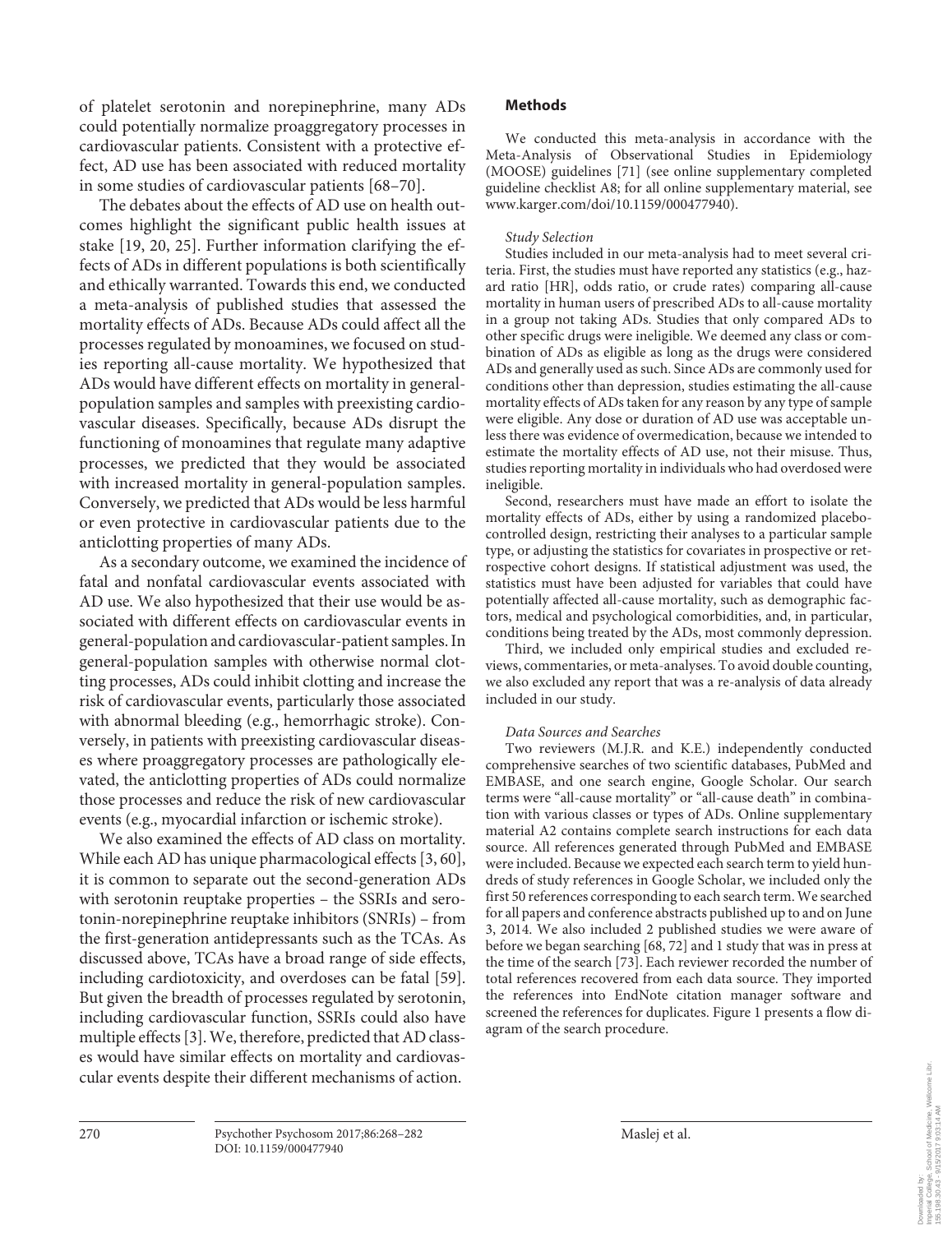

**Fig. 1.** Flow diagram for the search procedure. AD, antidepressant medication.

 *Screening and Eligibility* 

 After searching was complete, the two reviewers independently screened the abstracts of each reference to determine its relevance based on the study selection criteria. References deemed relevant by both reviewers were assessed for eligibility, and those deemed irrelevant by both reviewers were discarded. A third reviewer (M.M.M.) assessed all references with discrepant decisions between reviewers, and an additional 133 discrepant references were discarded.

 After screening abstracts, the two primary reviewers independently obtained copies of the full articles for relevant references and read through each article to determine whether it was eligible for inclusion in the meta-analysis. The third reviewer monitored the eligibility decisions made by each reviewer, and any discrepancies were discussed until a consensus was reached. If a consensus could not be reached, a senior investigator (P.W.A.) made a decision. A list of the 16 studies included in the meta-analysis and all discrepant reviews and their corresponding decisions are described in online supplementary material A3. Figure 1 summarizes information on the screening and eligibility rating process.

#### *Study Quality Assessment*

 We assessed the validity of each included study using the Cochrane Collaboration's "risk of bias" tool [74] . This tool assesses the risk of bias in intervention studies using 5 criteria: selection bias, which includes the adequate generation of a concealed allocation sequence in randomized studies, or the adequate control for potential confounders in nonrandomized studies; performance bias, the masking of participants; detection bias, masking of assessors; attrition bias, dealing with incomplete outcome data; and selective outcome reporting bias. When assessing nonrandomized studies for performance bias, we also considered the strategy researchers used to model AD exposure in treatment groups. We categorized studies at low risk of bias if they considered fluctuations in AD use; studies that examined any AD exposure in the follow-up period were high risk.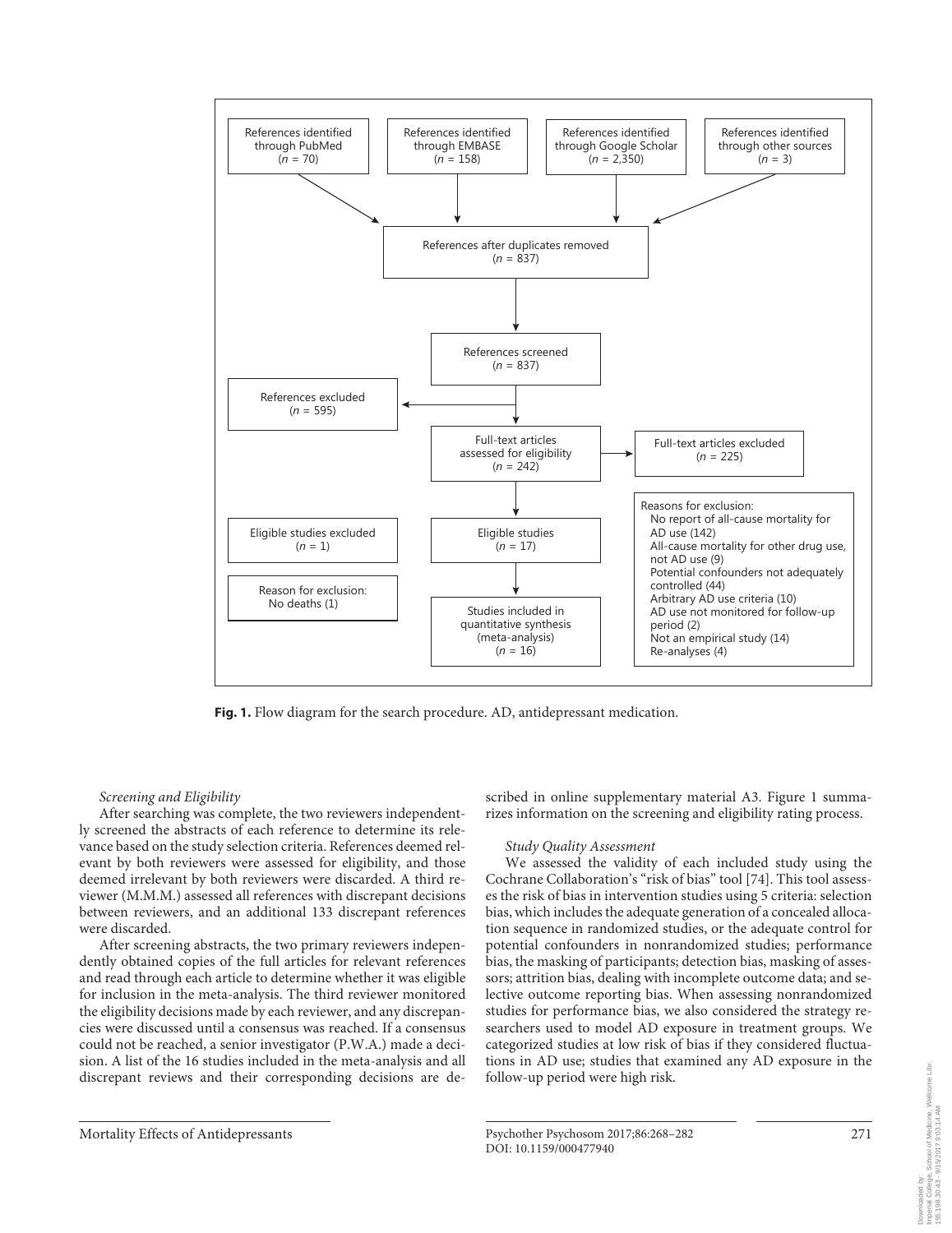Additionally, we assessed each study using the "checklist for measuring study quality" [75]. This checklist provides a quantitative assessment of methodological quality and assigns each study a score out of 27.

#### *Data Extraction*

 For each study, in addition to whether the study used a randomized controlled trial or a cohort design, we extracted 3 categories of relevant information to use in our analysis.

#### Summary Measures

 We extracted summary measures describing the effect of AD use on all-cause mortality and cardiovascular events in their least aggregated form. For instance, if a study provided estimates for individual drugs, aggregated estimates for drug classes, as well as estimates for the use of any ADs [57], we extracted the estimates of individual drugs. These statistics were most commonly reported in the form of HRs and when they were not, we contacted the investigators to obtain data that could be converted into HRs. We also extracted confidence intervals (CIs) associated with the summary measures, unless only crude rates were provided. Strategies for obtaining HRs and CIs not provided in the articles are described in online supplementary material A4.

#### Participant Characteristics

 We extracted information about the characteristics of participants the studies recruited. Of the final 17 studies, 1 included patients attempting to quit smoking. Several studies involved samples specifically selected for various sorts of cardiovascular diseases. One study [76] involved a sample that was at an increased risk of cardiovascular problems due to a high incidence of insulin resistance, obesity, smoking, diabetes, and hypertension, and a high Framingham risk score [77]. In the remaining studies, participants were recruited for depression or were community samples with depression. We split samples into two categories: "cardiovascular-patient samples", which included those with or at high risk for cardiovascular problems, and "general-population samples". Eleven studies fell into the "cardiovascular-patient" category (see online suppl. material A6.1). Samples in the "general-population" category could have had a variety of conditions for which ADs were used (e.g., depression, anxiety, pain, or cardiovascular disease), but these participants were not specifically selected for cardiovascular diseases.

#### Drug Class

 We obtained information about the drug classes corresponding to the summary measures, and formed 3 classes: (1) SSRIs and SNRIs; (2) TCAs; and (3) "Other ADs" for drugs that were not in either of these categories (e.g., mirtazapine, bupropion, tianeptine, monoamine oxidase inhibitors, or trazodone). The classification of ADs in our included studies did not always map on to these predefined categories. Some studies provided estimates for unspecified drugs [7, 72, 78] . Because we could not place them in one of our specified categories, we placed them in an "undifferentiated" category. We did not include these estimates in any analysis involving AD class, but we included them in other analyses. In 2 studies [7, 78], some patients who were taking an SSRI or a TCA as their primary AD were also taking trazodone, nefazodone, or vilazodone. Since this was a small subset of patients, we reasoned that the estimates were largely unaffected by these ancillary drugs,

and we classified them according to the primary AD. Online supplementary material A6.2 presents drug type information from our included studies.

#### *Data Synthesis and Analysis*  Data Preparation

 We transformed all summary measures into HRs (see online suppl. material B). In instances where only crude rates were available, we converted probabilities to the HR scale and obtained standard errors by running simple generalized linear models on the numbers of mortality or cardiovascular events and the total populations exposed in the treatment and control groups. We renormalized all HRs for control groups to a baseline of 1. In order to estimate standard errors of the HRs relative to baseline, we assumed the baseline and treatment group estimates were independent (because the original papers did not report correlations between these estimates). We also converted HRs and CIs found in the original sources to the log-hazard scale and back-transformed CIs into standard errors using the assumption that the errors were normally distributed on the log-hazard scale.

#### Data Analyses

 We incorporated random effects at the level of both individual observations and published studies in our analyses, because we suspected heterogeneity both among groups within studies and among studies, and we intended to use multiple summary measures from single studies [7, 57, 76, 78, 79]. To test our two prespecified hypotheses, we conducted mixed-effect meta-analyses examining whether sample type and AD class were significant moderators of all-cause mortality and new cardiovascular events. We estimated both the average effects in each group and the differences among groups. We also summarized the effects of AD use unstratified by sample type and AD class. For each analysis, we calculated  $I^2$  to measure the extent of the inconsistency of the effects between studies [80]. Larger  $I^2$  values suggest increasing heterogeneity, with 25% identified as low, 50% as moderate, and 75% as high. We also examined residuals graphically, generated quantile-quantile plots, and plotted Cook's distance  $(D<sub>i</sub>)$  to identify influential data points that had a  $D_i > 1$  [81]. To assess the risk of publication or dissemination bias, we generated and inspected funnel plots. All statistical analyses were performed using the metafor package in R [82] .

#### Sensitivity Analyses

 In cohort studies that met our selection criteria, people who were prescribed ADs could have had higher baseline levels of depressive symptoms, which would make it difficult to disentangle the distinct effects of depression and ADs on mortality. To deal with confounding by indication, we conducted sensitivity analyses on the subset of studies that controlled for premedication depressive symptoms.

#### **Results**

 Seventeen studies met the inclusion criteria (see online suppl. material A6 for information regarding the eligible studies). After extracting the data, we removed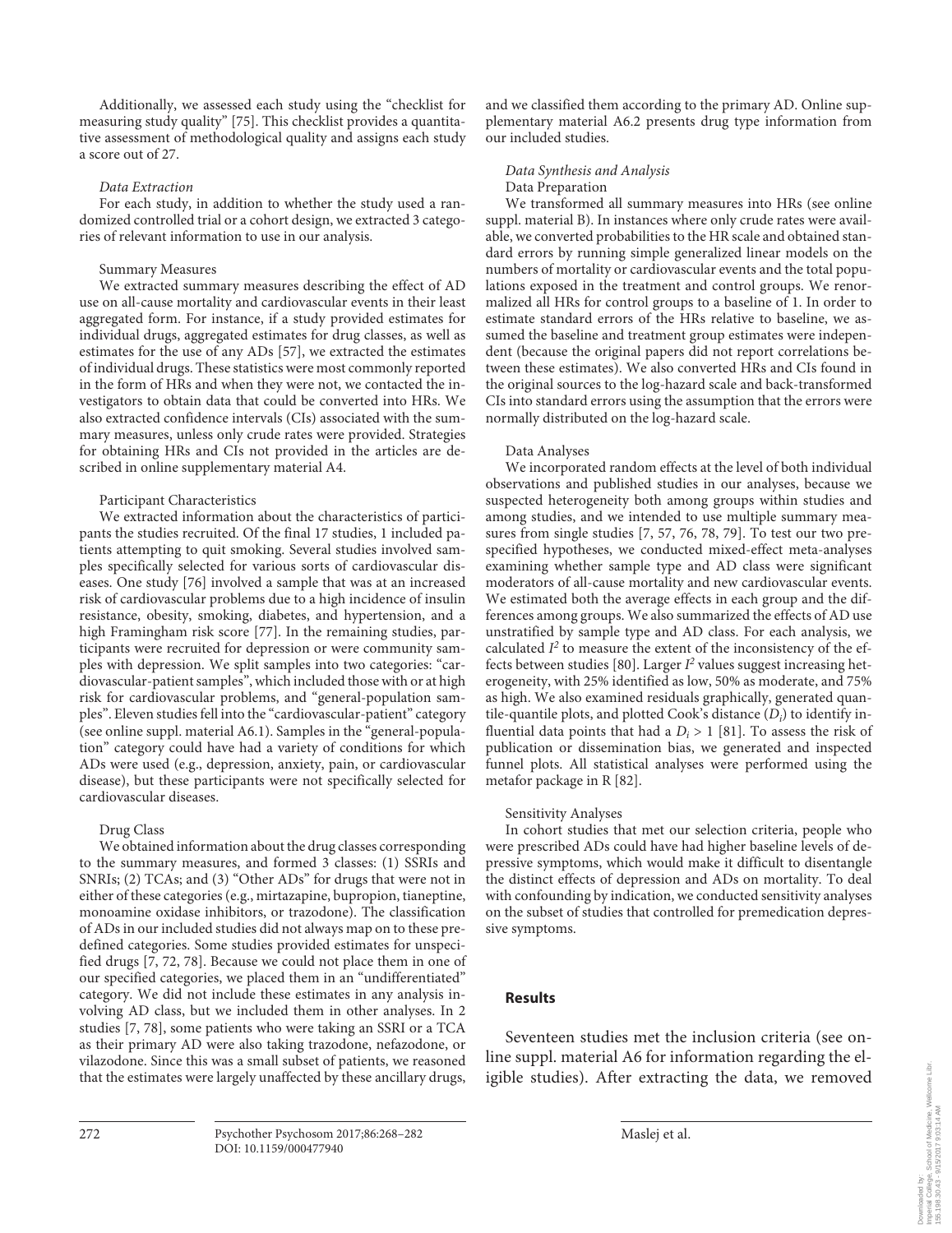1 study with a very small sample size that reported no deaths in either the treatment or control group after 1 year of follow-up and thus provided no useful information on AD-related mortality [83] . The 16 remaining eligible studies with 50 available summary measures were included in the meta-analyses. These studies reported all-cause mortality for a total of 378,400 participants during the study follow-up periods (140,787 were AD users and 237,613 were not using ADs). Online supplementary material A6.1 contains a list of illnesses in the cardiovascular-patient samples. The drug classes and estimates we extracted are presented in online supplementary material A6.2 and A6.3. The covariates that were controlled for in each study are given in online supplementary material C.

 The quality of the studies varied. A total of 11 studies were at high risk for selection bias, 9 had a high risk of performance bias, 2 had a high risk for attrition bias, and 1 study had a high risk of reporting bias. All the studies were at low risk for detection bias. The mean score for all studies on the "checklist for measuring study quality" [75] was 18.44, with a range from 10 to 24. Online supplementary material A5 includes complete bias assessment information.

## *Sample Type as Moderator*

 We assessed the health risks of using ADs stratified by sample type. Sample type was a significant moderator for both all-cause mortality,  $Q_M(1) = 11.22$ ,  $p < 0.01$ , and cardiovascular events,  $Q_M(1) = 8.59$ ,  $p < 0.01$  (for full results, see online suppl. material B1).

 In cardiovascular-patient samples, AD use was associated with nonsignificant decreases in all-cause mortality (HR = 0.90, 95% CI: 0.76–1.07, *p* = 0.24) and cardiovascular events (HR = 0.93, 95% CI: 0.82–1.06, *p* = 0.29). However, in the general-population samples, ADs increased mortality risk by 33% (HR = 1.33, 95% CI: 1.14– 1.55,  $p < 0.01$ ) and the risk of experiencing a cardiovascular event by 14% (HR = 1.14, 95% CI: 1.08–1.21, *p* < 0.01). Figure 2 shows a forest plot of the all-cause mortality HRs for AD use with sample type as a moderator.

 Heterogeneity between studies in their assessments of all-cause mortality was high  $(I^2 = 87\%)$ , but it was relatively low for cardiovascular events ( $I^2 = 26\%$ ). There were 6 influential data points  $(D<sub>i</sub> > 1)$  for all-cause mortality and 11 for cardiovascular events (these data points are described in online suppl. material A7). Multiple data points deviated from the quantile-quantile plots for both analyses. Online supplementary material B1 depicts these effects and shows funnel plots for the two sets of estimates

with sample type as moderators. Both distributions suggest an absence of bias [84] .

## *Antidepressant Class as Moderator*

 Next, we collapsed the sample types together and tested whether AD class moderated the risks of all-cause mortality and cardiovascular events. AD class significantly moderated the risk of mortality,  $Q_M(2) = 6.82$ ,  $p = 0.03$ , but not cardiovascular events,  $Q_M(2) = 1.52$ ,  $p = 0.47$ (online suppl. material B2).

## Do the AD Classes Differ from Each Other?

 Using TCAs as the reference group, SSRI/SNRIs did not have significantly different effects on all-cause mortality (HR = 1.10, 95% CI: 0.93–1.31, *p* = 0.27) or cardiovascular events (HR = 1.07, 95% CI: 0.96–1.20, *p* = 0.24). Other ADs did not significantly differ from TCAs on cardiovascular events (HR = 1.08, 95% CI: 1.92–1.27, *p* = 0.39), but they did have a significantly higher effect on all-cause mortality (HR = 1.35, 95% CI: 1.08–1.69, *p* = 0.01).

## How Does Each AD Class Compare to No AD Use?

 Relative to no AD use, none of the AD classes significantly affected mortality (SSRI/SNRI: HR = 1.06, 95% CI: 0.85–1.32, *p* = 0.61; TCAs: HR = 0.96, 95% CI: 0.75–1.24, *p* = 0.77; other ADs: HR = 1.30, 95% CI: 0.99–1.70, *p* = 0.06) or the incidence of cardiovascular events (SSRI/ SNRIs: HR = 1.05, 95% CI: 0.90–1.24, *p* = 0.52; TCAs: HR = 0.99, 95% CI: 0.83–1.18, *p* = 0.87; other ADs: HR = 1.06, 95% CI: 0.87–1.29, *p* = 0.56).

## Diagnostics

 Stratifying the data by AD class slightly reduced the heterogeneity between studies in their assessments of allcause mortality ( $I^2 = 78\%$ ). The heterogeneity between studies in their assessments of cardiovascular events remained low  $(I^2 = 34\%)$ . Our diagnostic analysis revealed 5 influential data points  $(D<sub>i</sub> > 1)$  for all-cause mortality, and 2 for cardiovascular events (online suppl. material A7 and supplement B2). We also inspected the funnel plots (with AD class as moderators and the influential data points included) and found no evidence of bias (online suppl. material B2).

## *Unstratified Data*

 Although we did not have specific predictions about the overall effects of using ADs in our included studies, we analyzed our data unstratified by either sample type or AD class (online suppl. material B5). ADs did not signif-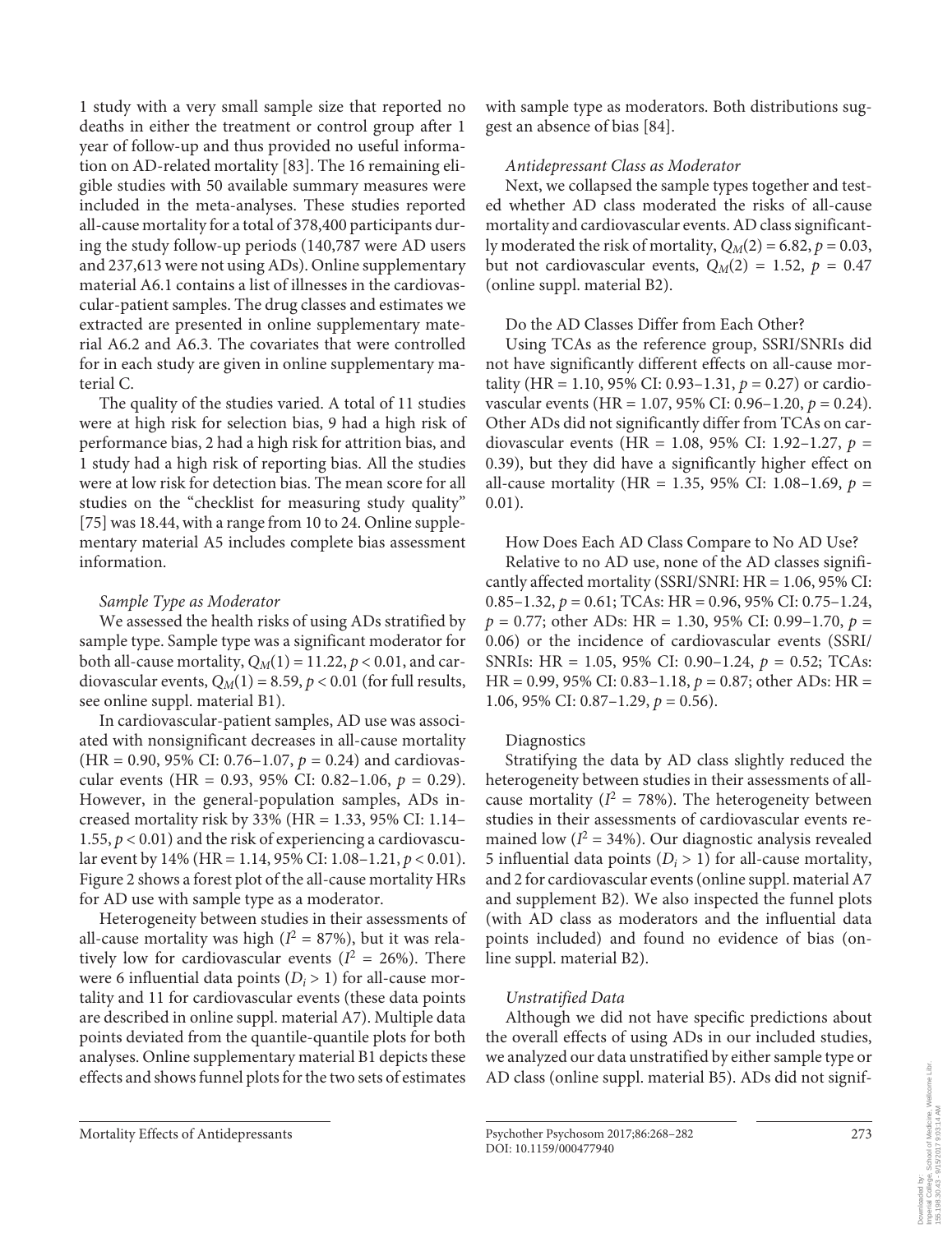**Fig. 2.** Forest plot of the mortality effects of antidepressants (ADs) and 95% confidence intervals (CIs) in the overall sample  $(n =$ 378,400) and separated by cardiovascularpatient ( $n = 59,930$ ) and general-population ( $n = 318,470$ ) sample types. Red bars/ open symbols indicate randomized placebo-controlled trials. AD, antidepressant medication; AMI, amitriptyline; BUP, bupropion; CIT, citalopram; DEP, depression; DLX, duloxetine; DSP, dosulepin; ESC, escitalopram; FLX, fluoxetine; HCA, heterocyclic ADs; HR, hazard ratio; LFP, lofepramine; MIR, mirtazapine; PRX, paroxetine; SNRI, serotonin-norepinephrine reuptake inhibitor; SRT, sertraline; SSRI, selective serotonin reuptake inhibitors; TCA, tricyclic ADs; TRZ, trazodone; VEN, venlafaxine. Study order is based on quality, from highest to lowest scoring studies on the "checklist for measuring study quality" [73] .



First author, year **HR (95% CI)** and the HR (95% CI)

Cardiovascular patients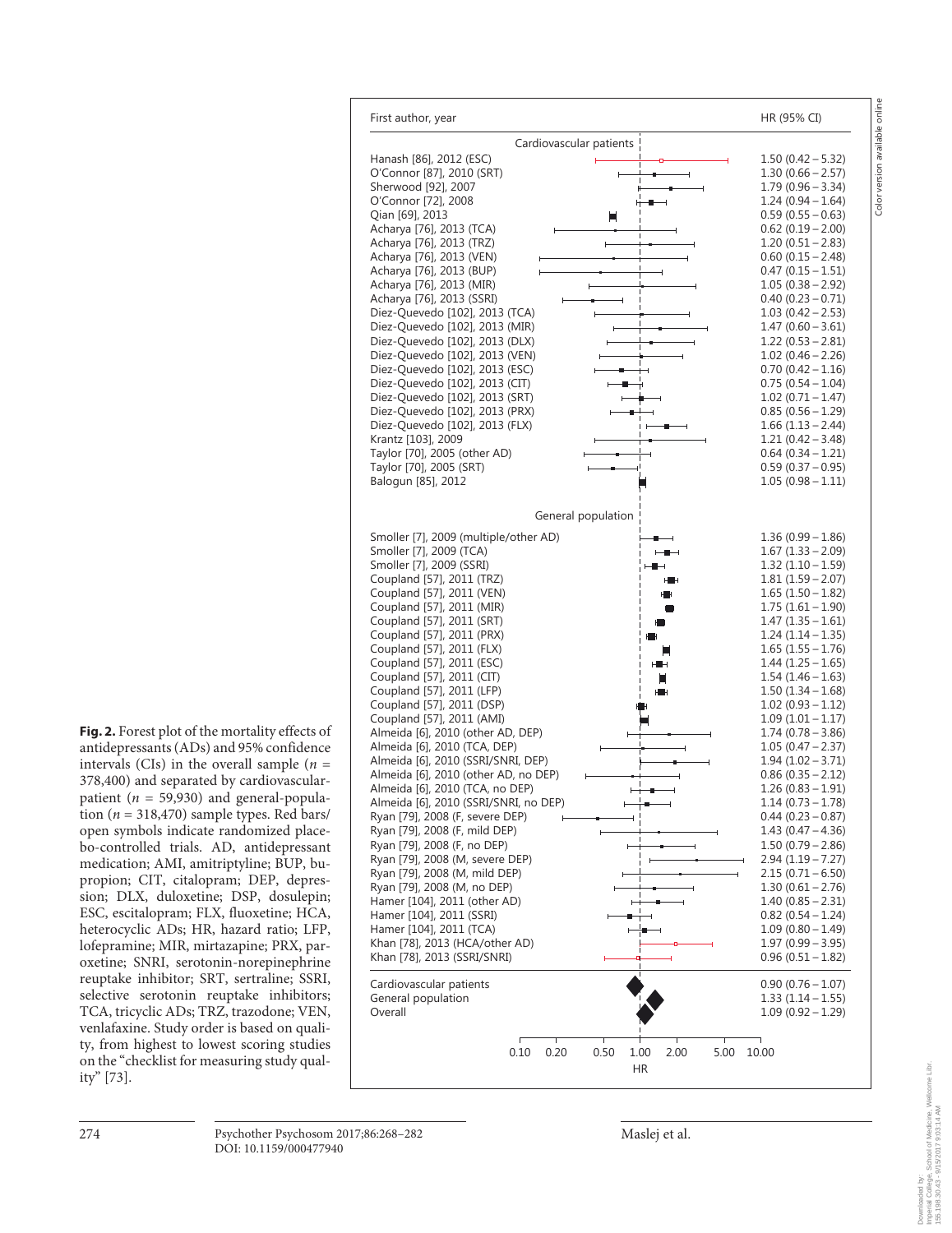icantly impact all-cause mortality  $(HR = 1.09, 95\% \text{ CI:})$ 0.92–1.29,  $p = 0.32$ ) and cardiovascular events (HR = 1.05, 95% CI: 0.92–1.20, *p* = 0.43).

 Removing the moderators increased the heterogeneity between studies ( $I^2 = 94\%$ ); however, it remained low for cardiovascular events ( $I^2 = 33\%$ ). There were 8 influential data points for all-cause mortality and 9 for cardiovascular events. When we inspected the funnel plots, we found no evidence of bias (online suppl. material B5 contains diagnostic information for this analysis).

## *Controlling for Premedication Depression*

 In our included studies, the most important potential source of confounding by indication is the possibility that the people taking ADs were also more depressed. If the risk estimates we have reported on all-cause mortality and new cardiovascular events were biased by confounding by indication, then they should decrease when controlling for premedication depression.

## Sample Type as a Moderator

 We first examined the effect of sample type on all-cause mortality using the 6 studies in which premedication depressive symptoms were controlled for (online suppl. material B3) [7, 57, 78, 85–87] . This reduced our number of summary measures from 55 to 16, and only 3 of the measures involved cardiovascular samples. Although underpowered for moderation analyses, our aim was to determine how controlling for premedication depression influenced the effect size of AD use in each sample type. Not surprisingly, sample type was not a significant moderator,  $Q_M(1) = 2.87$ ,  $p = 0.09$ . In cardiovascular-patient samples, ADs were associated with a small, nonsignificant increase in mortality (HR = 1.10, 95% CI: 0.82–1.48,  $p = 0.52$ ), whereas they significantly increased mortality in generalpopulation samples by 44% (HR = 1.44, 95% CI: 1.31– 1.58, *p* < 0.01). Therefore, attempting to reduce an important potential source of confounding by indication by controlling for premedication depression did not decrease the all-cause mortality effect sizes as we had expected. Instead, it increased the effect sizes in both sample types.

 Next, we tested the effect of sample type on the risk of new cardiovascular events (online suppl. material B3). However, only 1 study in the cardiovascular patient group controlled for premedication depression [86], so we restricted our analysis to the 28 summary measures from 2 general-population studies that controlled for premedication depression [7, 57] . AD use remained a significant predictor of the risk of experiencing a cardiovascular event (HR = 1.14, 95% CI: 1.08–1.20, *p* < 0.01).

## AD Class as a Moderator

 We also reexamined AD class as a potential moderator, collapsing the sample types together. Restricting our analyses to the summary measures that controlled for premedication depression (online suppl. material B4), drug class remained a significant moderator of all-cause mortality,  $Q_M(2) = 7.60$ ,  $p = 0.02$ , but not cardiovascular events,  $Q_M(2) = 4.44$ ,  $p = 0.11$ . Using TCAs as the reference group, the mortality risk of SSRI/SNRIs was not significantly different (HR = 1.15, 95% CI: 0.97–1.39, *p* = 0.11), although the mortality risk of other ADs was significantly higher (HR = 1.42, 95% CI: 1.10–1.82, *p* = 0.01).

 Using no AD use as the reference, each AD class was associated with a significant increase in the risk of mortality (SSRI/SNRIs: HR = 1.46, 95% CI: 1.31–1.62, *p* < 0.01; TCAs: HR = 1.25, 95% CI: 1.08–1.45, *p* < 0.01; other ADs: HR = 1.78, 95% CI: 1.45–2.18, *p* < 0.01). The risk of cardiovascular events significantly increased with the use of SSRI/SNRIs (HR = 1.17, 95% CI: 1.10–1.24, *p* < 0.01) and other ADs (HR = 1.21, 95% CI: 1.04–1.40, *p* = 0.01); however, the effect of TCA use was not significant ( $HR = 1.05$ , 95% CI: 0.97–1.15, *p* = 0.22).

## Unstratified Data

 We reexamined the effects of AD use, unstratified by sample type or AD class, in studies that controlled for premedication depression. In this analysis, ADs were associated with a significant increase in all-cause mortality (HR = 1.41, 95% CI: 1.28–1.55, *p* < 0.01) and cardiovascular events (HR = 1.14, 95% CI: 1.08–1.20, *p* < 0.01).

 Online supplementary material B3, B4, and B6 show forest plots of the HRs and CIs for these analyses, and contain heterogeneity, diagnostic, and risk of bias information.

## *Exploratory Analyses*

 As exploratory analyses, we tested whether sample type and drug class interacted to predict all-cause mortality or cardiovascular events (the interaction was not significant; see online suppl. B7 for the results). We then dropped the interaction and tested additive models of the moderators to predict mortality and cardiovascular events (online suppl. material B8). For AD class, we used TCAs as the reference group. SSRI/SNRIs did not significantly differ from TCAs for all-cause mortality (HR = 1.13, 95% CI: 0.95–1.34, *p* = 0.17) or cardiovascular events (HR = 1.08, 95% CI: 0.97–1.21, *p* = 0.17). Other ADs had a significantly higher risk of death than the TCAs (HR = 1.35, 95% CI: 1.08–1.69, *p* = 0.01), but they did not increase the risk of new cardiovascular events ( $HR = 1.09$ ,

Mortality Effects of Antidepressants Psychother Psychosom 2017;86:268–282 DOI: 10.1159/000477940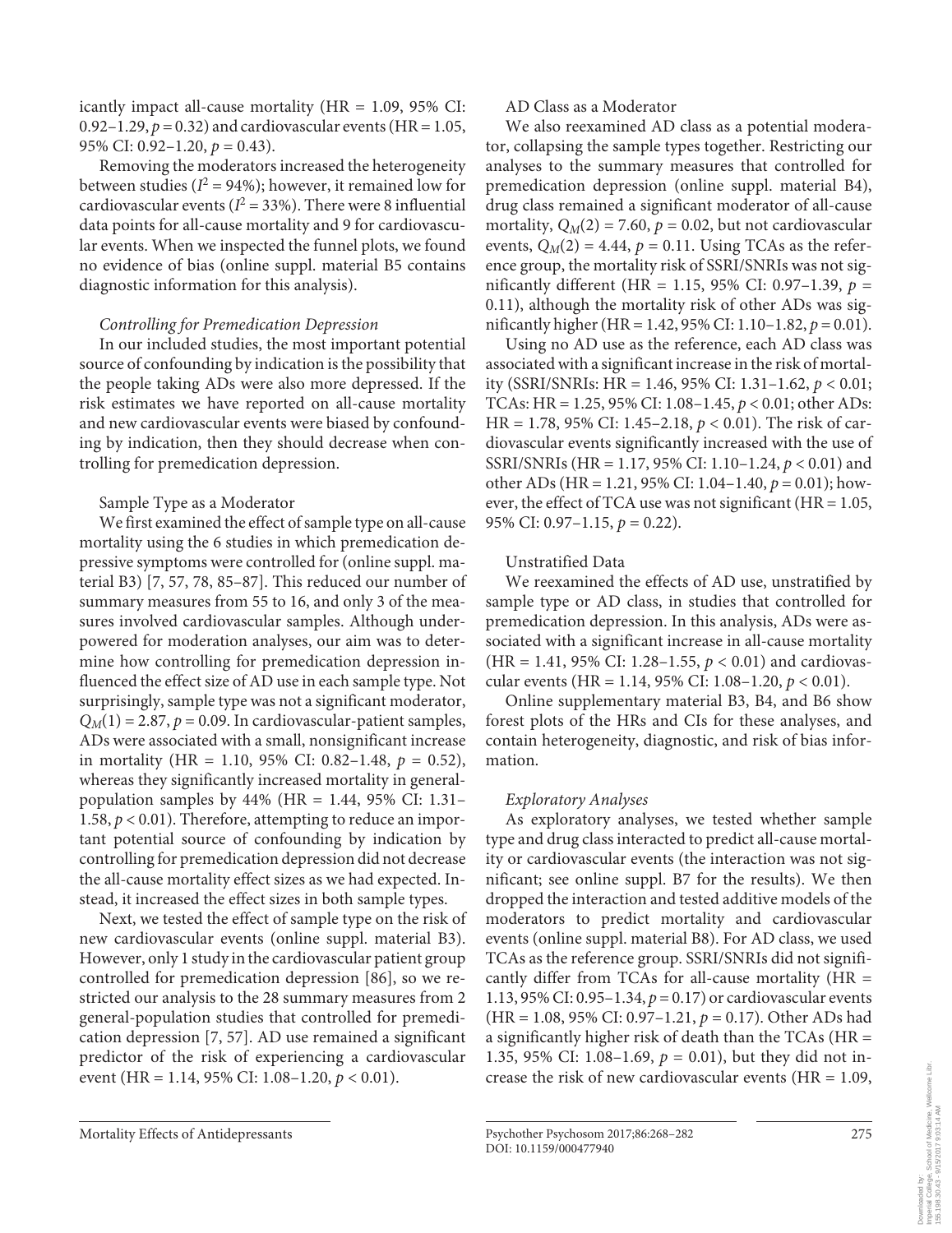

**Fig. 3.** Summary of the estimates of antidepressant (AD) use on the risk of all-cause mortality ("death") and cardiovascular events ("cardiac"). Three a priori analyses were conducted: no moderator variable ("none"), sample type as a moderator ("sample"), and AD class as a moderator ("drug type"). Finally, separate results are reported for all included studies ("all") and the post hoc analyses of the subset of studies that controlled for premedication depression ("premed"). SNRI, serotonin-norepinephrine reuptake inhibitor; SSRI, selective serotonin reuptake inhibitors; TCA, tricyclic ADs;

95% CI: 0.93–1.29, *p* = 0.30). Sample type remained a significant moderator, with the risk of death and cardiovascular events higher in the general-population samples (see results in online suppl. material B8).

 Next, we examined the health effects for each AD class stratified by sample type (online suppl. material B8). Using no AD use as the reference group, none of the AD classes significantly affected all-cause mortality in the cardiovascular patient samples, although TCAs were marginally protective (SSRI/SNRIs: HR = 0.86, 95% CI: 0.68–1.08, *p* = 0.19; TCAs: HR = 0.76, 95% CI: 0.57–1.00, *p* = 0.05; other ADs: HR = 1.02, 95% CI: 0.77–1.36, *p* = 0.88). They also did not impact the risk of experiencing a new cardiovascular event, although the effect of TCAs was marginal (SSRI/SNRIs: HR = 0.92, 95% CI: 0.81–1.05, *p* = 0.24; TCAs: HR = 0.85, 95% CI: 0.73–1.01, *p* = 0.05; other ADs: HR = 0.93, 95% CI: 0.79–1.11, *p* = 0.43). In general-population samples, however, SSRI/SNRIs and other ADs were associated with significant increases in

all-cause mortality (SSRI/SNRIs: HR = 1.58, 95% CI: 1.22–2.04, *p* < 0.01; other ADs: HR = 1.32, 95% CI: 1.07– 1.63,  $p = 0.01$ ), and the risk of cardiovascular events (SSRI/SNRIs: HR = 1.18, 95% CI: 1.03–1.35, *p* = 0.02; other ADs: HR = 1.17, 95% CI: 1.09–1.25, *p* < 0.01). TCAs did not have a significant effect on either all-cause mortality (HR = 1.17, 95% CI: 0.94–1.46, *p* = 0.16) or cardiovascular events (HR = 1.08, 95% CI: 0.99–1.18, *p* = 0.10). Because we did not set out to test the effects of AD classes within each sample type, these findings should be interpreted with caution and used only to guide future research [88] .

## **Discussion**

In Figure 3, we summarize findings from our metaanalyses. This figure shows that the risk estimates of AD use are consistently higher in general-population than cardiovascular-patient samples, and they are higher in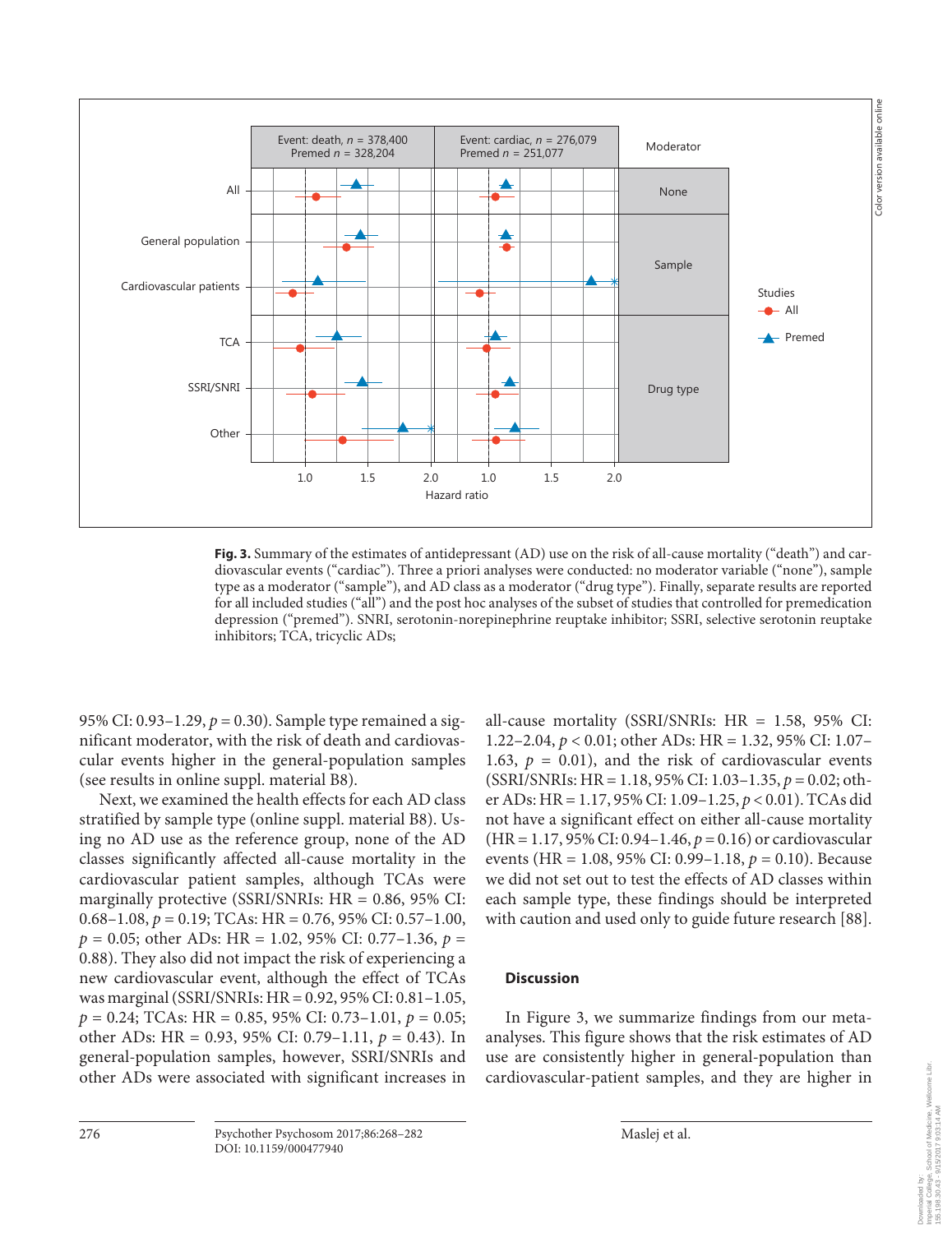the subset of studies that control for premedication depression. The risk of all-cause mortality also differs according to AD class; however, this effect appears to be driven by the difference between the use of TCAs and other ADs.

 Our findings provide corroborative evidence that cardiovascular status moderates the health risks associated with AD use. In general populations, AD use was associated with a 33% increase in mortality and a 14% increase in the risk of new cardiovascular events. The baseline HR was not reported in every study, but Smoller et al. [7], for example, reported about 8 deaths per 1,000 person-years among older women (50–79 years old) not taking ADs. A 33% increased risk in mortality would correspond to an estimated additional 2.64 deaths per 1,000 person-years in this demographic category. Conversely, in samples with preexisting cardiovascular disease, AD use slightly reduced the risk of death and new cardiovascular events, though these effects did not reach statistical significance.

 A recent meta-analysis provided converging evidence that ADs have different effects in cardiovascular and noncardiovascular samples [89]. This paper, which was published after we conducted our search, reported all deaths that occurred after randomization in 9 randomized, placebo-controlled, double-blind trials of SSRIs and SNRIs. The data were obtained from UK and European regulatory agencies and the website of a pharmaceutical company and so would not have been picked up by our search criteria. This meta-analysis did not stratify the studies by the cardiovascular status of the participants, but it did provide the information to do so. We stratified their data by cardiovascular status (online suppl. material D) to compare their effect sizes to ours. Seven studies involved patients with affective conditions, and 2 involved patients with diabetes, which share chronic platelet activation in common with cardiovascular disease [66] . Although the sample sizes in this new meta-analysis are underpowered for significance testing of rare death events (there were only 13 deaths out of a total sample size of 2,944), our purpose was to examine the direction of the estimated effects and compare them to our estimates. The point estimates were in the same direction as our estimates. In the affective group, the estimated effect of ADs was harmful (HR = 2.48, 95% CI: 0.52–11.94, *p* = 0.26), while the estimated effect was protective in the cardiovascular group  $(HR = 0.55, 95\% \text{ CI: } 0.08-3.93, p = 0.55).$ 

 Due to the highly conserved nature of mammalian physiology, ADs should have similar effects in other mammals. While we know of no studies on prolonged AD use in animals with cardiovascular disease, a recent study examined the effects of chronic exposure to paroxetine in otherwise healthy mice. Male mice exposed to paroxetine in utero through early adulthood were 2.5 times more likely to die relative to controls [90]. This effect – which is similar in magnitude to the estimated effects of SSRIs and SNRIs on affective patients in the meta-analysis described in the preceding paragraph – was marginally significant  $(p = 0.07)$ . Again, both studies are underpowered to detect rare death events. The researchers also reported statistically significant negative effects of paroxetine on body mass (both sexes), the ability to hold territories (males), the likelihood of mating (both sexes), and the total number of offspring (males only). Such effects are ecologically important, yet they are rarely evaluated in human studies.

 In our meta-analysis, AD class was a significant moderator of all-cause mortality. However, as predicted, SSRI/ SNRIs and TCAs did not have significantly different effects on health risk outcomes. AD class came out as a significant moderator because the other AD category was significantly higher than the TCAs. This is against our prediction that all AD classes would have similar effects on all-cause mortality. However, we urge caution in interpreting this result. There is a paucity of studies in this category, and significance is driven by 2 estimates for mirtazapine and trazadone from the same study [57], both of which are influential data points (online suppl. material B2).

 When using no AD use as the reference, the 3 AD classes did not significantly impact mortality or new cardiovascular events. This is not surprising, since these analyses collapsed the 2 sample types together, obscuring the effects of ADs in general-population samples. Our findings, therefore, demonstrate how different investigations into the long-term safety of AD use may result in seemingly contradictory findings when population characteristics, like cardiovascular status, are not properly controlled for [62] . If we had simply assessed the mortality effects of ADs unstratified by cardiovascular status, we would have concluded that ADs do not significantly increase the risk of death ( Fig. 3 ). Our findings highlight the importance of attending to potentially influential patient characteristics when conducting meta-analytic research  $[61]$ .

 The fact that SSRI/SNRIs and TCAs had similar effects on health outcomes could be surprising to some readers. The widespread use of SSRIs is partly based on the belief that they are safer than the older TCAs, which have a variety of cardiotoxic effects [91] . However, our results support Pacher and Kecskemeti's [49] review, which outlines a number of negative cardiovascular effects of SSRIs (bra-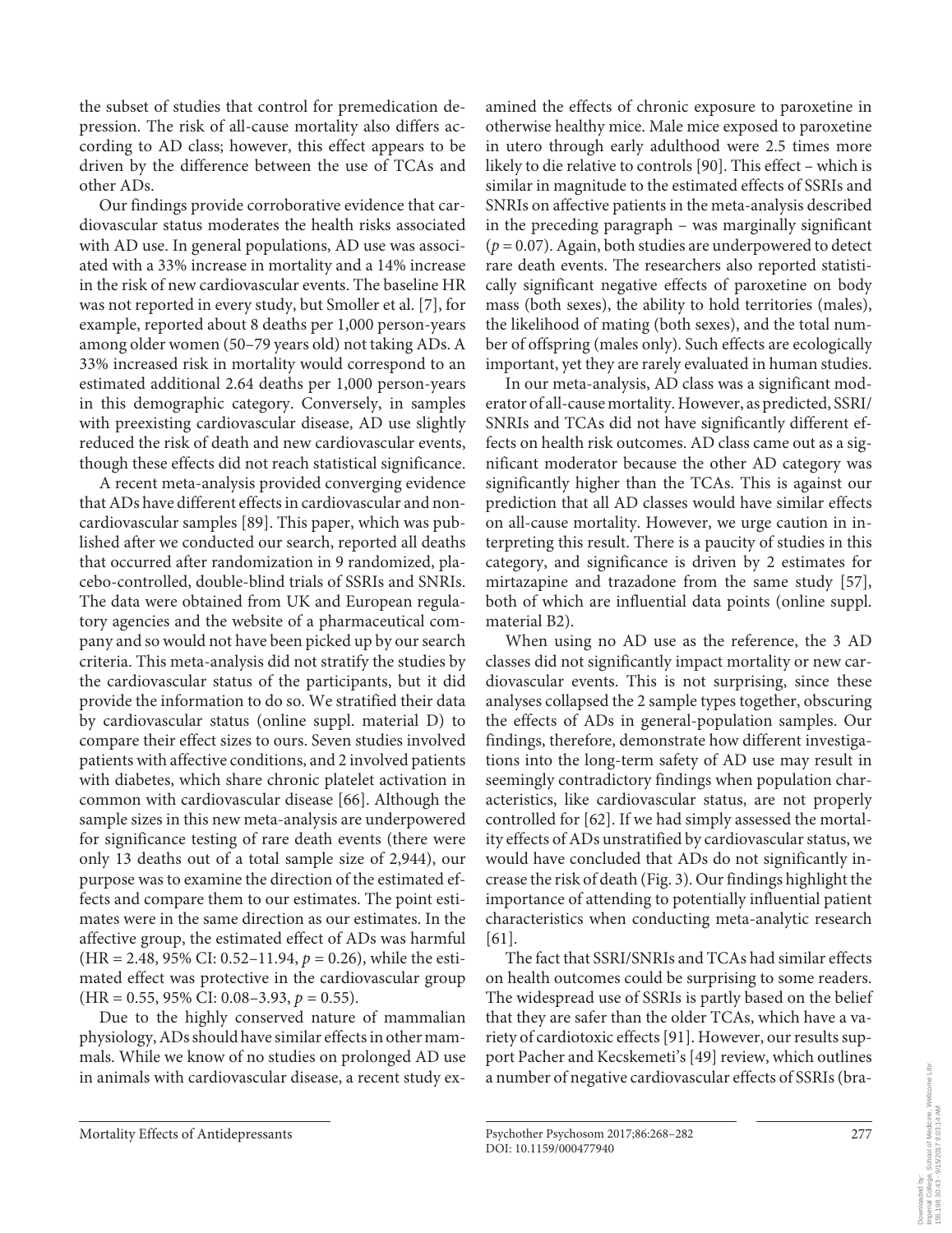dycardia, prolongation of the QT interval, and antagonism of cardiac ion channels) and urges greater caution in their use. Additionally, the serotonin transporter is widely expressed in the periphery, and SSRIs cannot be selectively directed towards the brain regions putatively involved in depression. Thus, even though the SSRIs selectively target the serotonin transporter, they are not selective enough. SSRIs, therefore, prevent many peripheral organs from taking up serotonin from the bloodstream, which may cause many other adverse effects that contribute to mortality risk [3, 27] .

 The results from our meta-analysis are affected by the quality of our included studies, and many were at high risk for selection bias. Some studies did not adequately account for gender [92], and 1 study used data from several randomized trials [78], some of which were not double blind or even placebo controlled. Nevertheless, each cohort study controlled for a large number of covariates, including demographics and health-related conditions, in an attempt to isolate the specific effects of ADs (online suppl. material C).

 Although we may have missed some factors contributing to selection bias, we did address two potential sources. First, a potential source of confounding by indication is that a small proportion of people in the general-population samples will have cardiovascular diseases [93], and some of them will have taken ADs. However, since ADs are more protective in cardiovascular patients, the use of general-population samples should result in a conservative estimate of their mortality effects in people *without* preexisting cardiovascular disease.

 Second, we also attempted to address the issue that people using ADs may have had higher premedication depression by reconducting our analyses using the subset of studies that controlled for premedication depression. If confounding by indication was inflating the all-cause mortality estimates of ADs, then the effect sizes should have gone down in these analyses. Contrary to that expectation, we found that controlling for premedication depression increased all of the effect sizes (Fig. 3). When stratified by sample type, AD use was estimated to increase the risk of death by 44% in general-population samples and 10% in cardiovascular samples. When we stratified by AD class, TCAs were estimated to increase the risk of death by 26%, SSRI/SNRIs by 49%, and other ADs by 75%. Even the overall effect of ADs (i.e., unstratified by either sample type or AD class) reached significance for all-cause mortality. Controlling for premedication depression also increased the effect sizes of AD use on the risk of new cardiovascular events (Fig. 3).

 These results suggest that controlling for premedication depression increases the signal-to-noise ratio of the health effects of AD use. Put another way, controlling for depressive symptoms that are concurrent with AD use may cause researchers to underestimate the adverse health effects of AD use. One possible explanation is that AD use only leads to a transient reduction in depressive symptoms because they induce an oppositional tolerance (caused by mechanisms in the brain responsible for maintaining homeostasis) that interferes with spontaneous remission and prolongs episodes [19, 27, 94-96]. Under this hypothesis, depressive symptoms under prolonged AD use (i.e., months or longer) are higher than they would be without medication, and partialling out concurrent depression also partials out the negative health effects of ADs that covary with this iatrogenic depression.

 Many studies were also at high risk for performance bias with respect to the way AD treatment was assessed. Most of the cohort studies treated any drug exposure during the follow-up period as a binary variable and did not allow patients to fluctuate in their AD status. Since differences in the onset and length of AD exposure likely affect mortality in different ways, studies that do not account for these differences may have produced less reliable estimates. To remedy this design flaw, we recommend prospective designs that treat AD use as a time-dependent covariate.

 We did not explore how individual differences other than cardiovascular disease and AD class (which we targeted a priori) influence the mortality effects of ADs. The mortality estimates for AD use varied widely between studies. Although this is common in meta-analyses of studies that differ in sample type, study design, duration, and treatment administration, dosage, and measurement [97], the statistical heterogeneity we observed in all-cause mortality suggests that other nonmethodological factors are contributing to discrepancies in these effects. For instance, individual characteristics of study participants might play a role. One study included in our meta-analysis [79] found that AD use was associated with an increased risk of death in men but a decrease in women, whereas another study [7] reported an increased risk of death in women using ADs, as compared with women not using ADs. Furthermore, although we ensured that each study estimate controlled for age, the studies included in our meta-analysis tended to use an older age as a selection criterion, so our findings may not generalize to younger populations. Future research should investigate how individual differences such as gender and age group impact the mortality risk associated with AD use.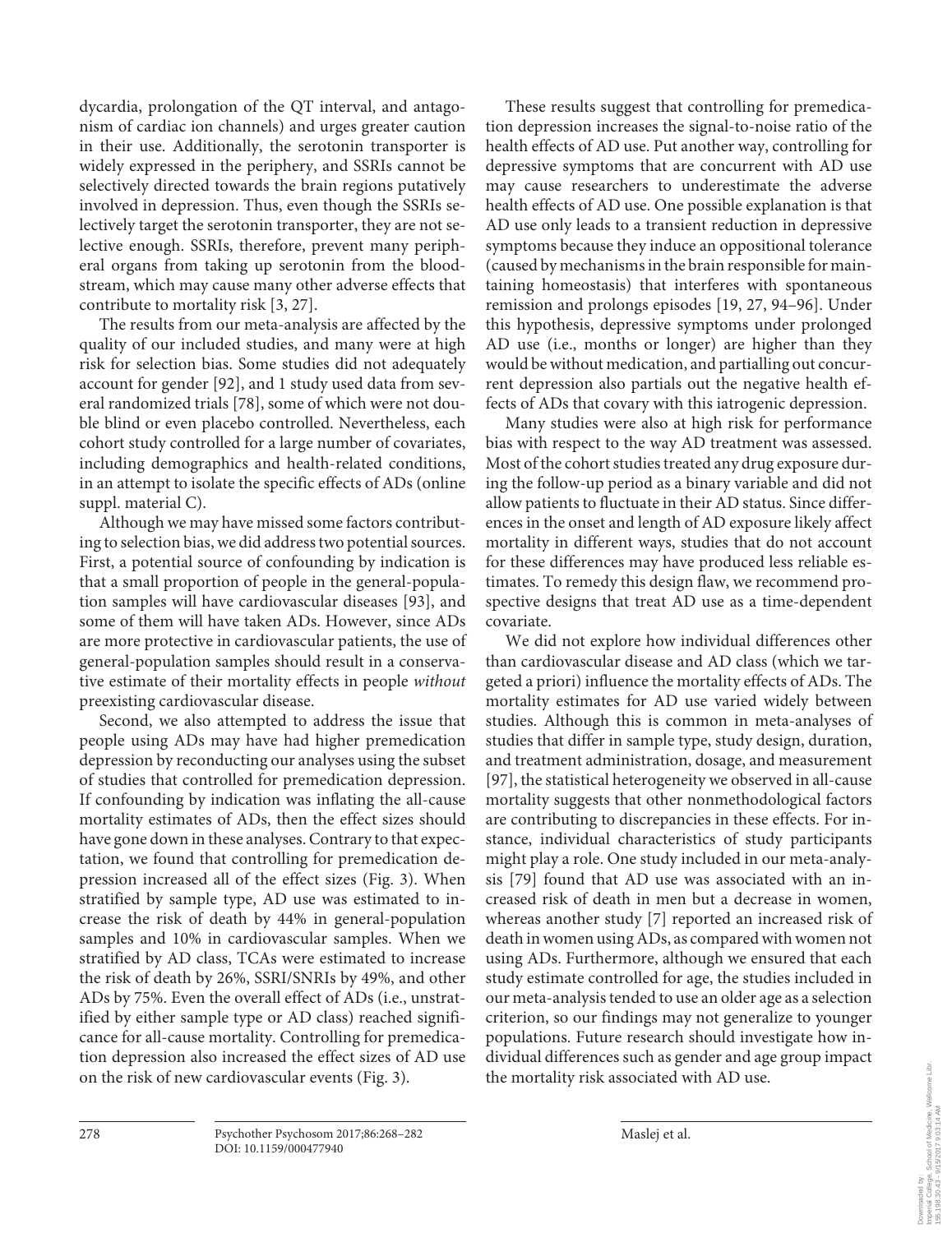Some of the increased risk of death associated with AD use in general-population samples appears to be attributable to an increased risk of cardiovascular events. There are a number of other potentially contributing pathways [3], although the limited number of studies reporting causes of death precludes a formal evaluation. In the study by Coupland et al. [57], AD use was associated with an increased risk of suicide attempts, myocardial infarction, stroke, falls, fractures, upper gastrointestinal bleeding, seizures, adverse drug reactions, and hyponatremia. Each such event could contribute to mortality, but the cause-specific mortality effects of ADs were not estimated. Two studies reported the distribution of deaths [7, 79]. In both, most were caused by cardiovascular events, cancer, and other/unknown causes, and only a few were due to suicide. However, only one of these studies estimated the cause-specific risks of death associated with AD use [7]. In men, AD use was associated with a significant increase in the risk of death due to unknown causes. The authors suggested the difficulty in attributing a cause was due to a general decline in health where multiple factors were probably present. Thus, multiple causes may contribute to AD-related mortality in general-population samples.

 We also found that ADs were less harmful in samples ascertained for preexisting cardiovascular illnesses, further suggesting that ADs have broad serotonergic effects outside of the brain. Their anticlotting properties may facilitate blood flow to the heart when blood vessels are blocked or constricted, decreasing the likelihood of cardiovascular events in samples exhibiting these types of pathologies, and thereby offsetting the negative effects of ADs. Another possibility is that ADs are harmful in both samples, except they provide psychological benefits to cardiovascular patients that are unrelated to the treatment of pathological vascular processes. Studies suggest that depression increases the risk of cardiovascular mortality in individuals with preexisting cardiovascular illnesses [98], and AD-related reductions in depression may increase well-being or positive affect, which in some cases can improve medical outcomes [99]. Arguing against this explanation is the evidence that ADs have limited efficacy in the treatment of depression [24] . Furthermore, when they are taken by individuals with preexisting illnesses, ADs have not been shown to improve medical outcomes; instead, they introduce the risk of harmful side effects and iatrogenic comorbidity [100]. Thus, although ADs are less harmful in cardiovascular patients, further research is needed into the mechanisms behind this effect.

 The rates of AD use are high and appear to be increasing [2], and most ADs are prescribed by primary-care practitioners in the absence of a formal psychiatric diagnosis [101] . Our results suggest that health care providers should take greater care in evaluating the relative costs and benefits of ADs for each individual patient, including an assessment of cardiovascular status. ADs may be relatively safe for patients with known cardiovascular disease. However, when the patient has no cardiovascular disease, our results should give the prescriber pause because they suggest ADs increase health risks, including the risk of death. When recommending or prescribing ADs to patients, health care providers should also engage in informed consent discussions that more accurately describe these risks and benefits. Finally, our findings highlight the urgent need for more rigorous investigations into the mortality effects of ADs. They are too widely used to allow this basic question of safety to remain unanswered.

#### **Acknowledgments**

 We thank Dr. Wolfgang Viechtbauer, PhD, from the Department of Psychiatry and Neuropsychology at the Maastricht University for his advice on the statistical analysis. We also thank Dr. Jian Huang, MD, from the Department of Medicine at the University of California San Francisco-Fresno Medical Education Program, and the Medicine Service at the VA Central California Health Care System for providing us with additional information on his study.

## **Funding Sources**

 This study was supported by grants from the Social Sciences and Humanities Research Council (SSHRC) of Canada, The Natural Science and Engineering Research Council (NSERC) of Canada, the Medical Psychiatry Alliance (MPA), and the Qatar Foundation, Hamad bin Khalifa University. The funders had no role in the study design, data collection, data analysis and interpretation, writing of the manuscript, or the decision to submit the article for publication.

## **Disclosure Statement**

 The authors declare no support from any organization for the submitted work or conflicts of interest. However, B.H.M. is a member of the Centre for Addiction and Mental Health (CAMH) Board of Trustees and receives compensation from CAMH, which provides care to in- and outpatients with mental illness. There are no other relationships or activities that could appear to have influenced the submitted work.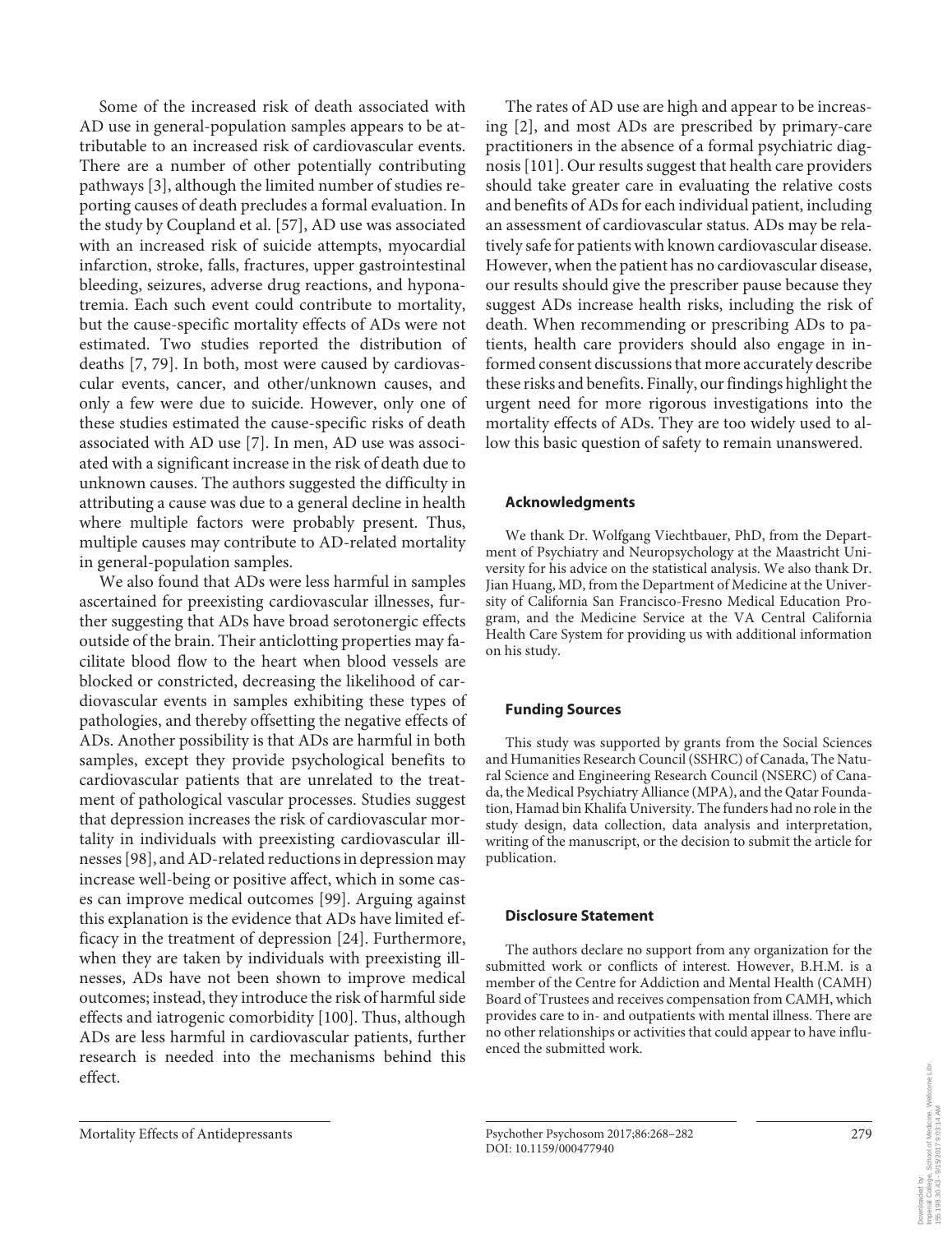#### **Author Contributions**

 P.W.A. designed the study. M.J.R. and K.E. conducted the search, M.J.R., K.E., M.M.M., and P.W.A. were involved in determining study eligibility. B.M.B., M.M.M., P.W.A., and S.D.H. analyzed the data; M.M.M. and P.W.A. had full access to all the data in the study and take responsibility for the integrity of the data and the accuracy of the data analysis. G.M.S. contributed to the interpretation of the results. M.M.M., P.W.A., B.M.B., and M.J.R. drafted the manuscript. K.E., M.M.M., B.M.B., and M.J.R. drafted appendices. S.D.H., G.M.S., B.H.M., J.A.T., and Z.D. provided critical edits of the manuscript. All authors have read and approved the final manuscript.

#### **References**

- 1 Pratt LA, Brody DJ, Gu Q: Antidepressant Use in Persons Aged 12 and Over: United States, 2005–2008: NCHS Data Brief, No 76. Hyattsville, National Center for Health Statistics, 2011.
- 2 Marcus SC, Olfson M: National trends in the treatment for depression from 1998 to 2007. Arch Gen Psychiatry 2010;67:1265–1273.
- 3 Andrews PW, Thomson JA Jr, Amstadter A, Neale MC: Primum non nocere: an evolutionary analysis of whether antidepressants do more harm than good. Front Psychol 2012;3: 117.
- 4 Olfson M, Marcus SC: National patterns in antidepressant medication treatment. Arch Gen Psychiatry 2009;66:848–856.
- 5 American Psychiatric Association: (DSM-5) Diagnostic and Statistical Manual of Mental Disorders. Washington, American Psychiatric Association, 2013.
- 6 Almeida OP, Alfonso H, Hankey GJ, Flicker L: Depression, antidepressant use and mortality in later life: the Health in Men Study. PLoS One 2010;5:e11266.
- 7 Smoller JW, Allison M, Cochrane BB, Curb JD, Perlis RH, Robinson JG, Rosal MC, Wenger NK, Wassertheil-Smoller S: Antidepressant use and risk of incident cardiovascular morbidity and mortality among postmenopausal women in the women's health initiative study. Arch Intern Med 2009;169: 2128–2139.
- 8 Win S, Parakh K, Eze-Nliam CM, Gottdiener JS, Kop WJ, Ziegelstein RC: Depressive symptoms, physical inactivity and risk of cardiovascular mortality in older adults: the Cardiovascular Health Study. Heart 2011;97: 500–505.
- 9 Nemeroff CB, Goldschmidt-Clermont PJ: Heartache and heartbreak – the link between depression and cardiovascular disease. Nat Rev Cardiol 2012;9:526–539.
- 10 Whooley MA, Wong JM: Depression and cardiovascular disorders. Annu Rev Clin Psychol 2013;9:327–354.
- 11 Bostwick JM, Pankratz VS: Affective disorders and suicide risk: a reexamination. Am J Psychiatry 2000;157:1925–1932.
- 12 Berkman LF, Blumenthal J, Burg M, Carney RM, Catellier D, Cowan MJ, Czajkowski SM, DeBusk R, Hosking J, Jaffe A, Kaufmann PG, Mitchell P, Norman J, Powell LH, Raczynski JM, Schneiderman N: Effects of treating depression and low perceived social support on clinical events after myocardial infarction: the Enhancing Recovery In Coronary Heart Disease patients (ENRICHD) Randomized Trial. JAMA 2003;289:3106–3116.
- 13 Frasure-Smith N, Lespérance F: Depression and anxiety as predictors of 2-year cardiac events in patients with stable coronary artery disease. Arch Gen Psychiatry 2008;65:62–71.
- 14 Gallo JJ, Bogner HR, Morales KH, Post EP, Lin JY, Bruce ML: The effect of a primary care practice-based depression intervention on mortality in older adults: a randomized trial. Ann Intern Med 2007;146:689–698.
- 15 Angell M: The epidemic of mental illness: Why? New York Review of Books 2011, June 23.
- 16 Angell M: The illusions of psychiatry. New York Review of Books 2011, July 14.
- 17 Bonin R: Treating depression: is there a placebo effect? 60 Minutes. New York, CBS Broadcasting, 2012.
- 18 Carvalho AF, Sharma MS, Brunoni AR, Vieta E, Fava GA: The safety, tolerability and risks associated with the use of newer generation antidepressant drugs: a critical review of the literature. Psychother Psychosom 2016;85: 270–288.
- 19 Fava GA: Rational use of antidepressant drugs. Psychother Psychosom 2014;83:197– 204.
- 20 Gøtzsche PC, Young AH, Crace J: Does long term use of psychiatric drugs cause more harm than good? BMJ 2015;350:h2435.
- 21 Kramer PD: In defense of antidepressants: The New York Times, 2011, pp SR1.
- 22 Lacasse JR, Leo J: Serotonin and depression: a disconnect between the advertisements and the scientific literature. PLoS Med 2005;2: 1211–1216.
- 23 Moncrieff J, Cohen D: Do antidepressants cure or create abnormal brain states? PLoS Med 2006;3:961–965.
- 24 Moncrieff J, Kirsch I: Empirically derived criteria cast doubt on the clinical significance of antidepressant-placebo differences. Contemp Clin Trials 2015;43:60–62.
- 25 Moncrieff J: Misrepresenting harms in antidepressant trials. BMJ 2016;352:i217.
- 26 Oldham J, Carlat D, Friedman R, Nierenberg M: "The illusions of psychiatry": an exchange. New York Review of Books 2011, August 18.
- 27 Andrews PW, Bharwani A, Lee KR, Fox M, Thomson JA Jr: Is serotonin an upper or a downer? The evolution of the serotonergic system and its role in depression and the antidepressant response. Neurosci Biobehav Rev 2015;51:164–188.
- 28 Best J, Nijhout HF, Reed M: Serotonin synthesis, release and reuptake in terminals: a mathematical model. Theor Biol Med Model 2010; 7:34.
- 29 Gershon MD, Tack J: The serotonin signaling system: from basic understanding to drug development for functional GI disorders. Gastroenterology 2007;132:397–414.
- 30 Axelrod J, Inscoe JK: The uptake and binding of circulating serotonin and the effect of drugs. J Pharmacol Exp Ther 1963;141:161– 165.
- 31 Mercado CP, Kilic F: Molecular mechanisms of SERT in platelets: regulation of plasma serotonin levels. Mol Interv 2010;10:231–241.
- 32 Lin K-J, Liu C-Y, Wey S-P, Hsiao I-T, Wu J, Fu Y-K, Yen T-C: Brain SPECT imaging and whole-body biodistribution with  $[$ <sup>123</sup>I] ADAM – a serotonin transporter radiotracer in healthy human subjects. Nucl Med Biol 2006;33:193–202.
- 33 Lin K-J, Ye X-X, Yen T-C, Wey S-P, Tzen K-Y, Ting G, Hwang J-J: Biodistribution study of  $[$ <sup>123</sup>I] ADAM in mice: correlation with whole body autoradiography. Nucl Med Biol 2002;29:643–650.
- 34 Lu J-Q, Ichise M, Liow J-S, Ghose S, Vines D, Innis RB: Biodistribution and radiation dosimetry of the serotonin transporter ligand <sup>11</sup>C-DASB determined from human wholebody PET. J Nucl Med 2004;45:1555–1559.
- 35 Newberg AB, Plössl K, Mozley PD, Stubbs JB, Wintering N, Udeshi M, Alavi A, Kauppinen T, Kung HF: Biodistribution and imaging with <sup>123</sup>I-ADAM: a serotonin transporter imaging agent. J Nucl Med 2004;45:834–841.
- 36 Ducis I, Distefano V: Characterization of serotonin uptake in isolated bovine pinealocyte suspensions. Mol Pharmacol 1980;18:447– 454.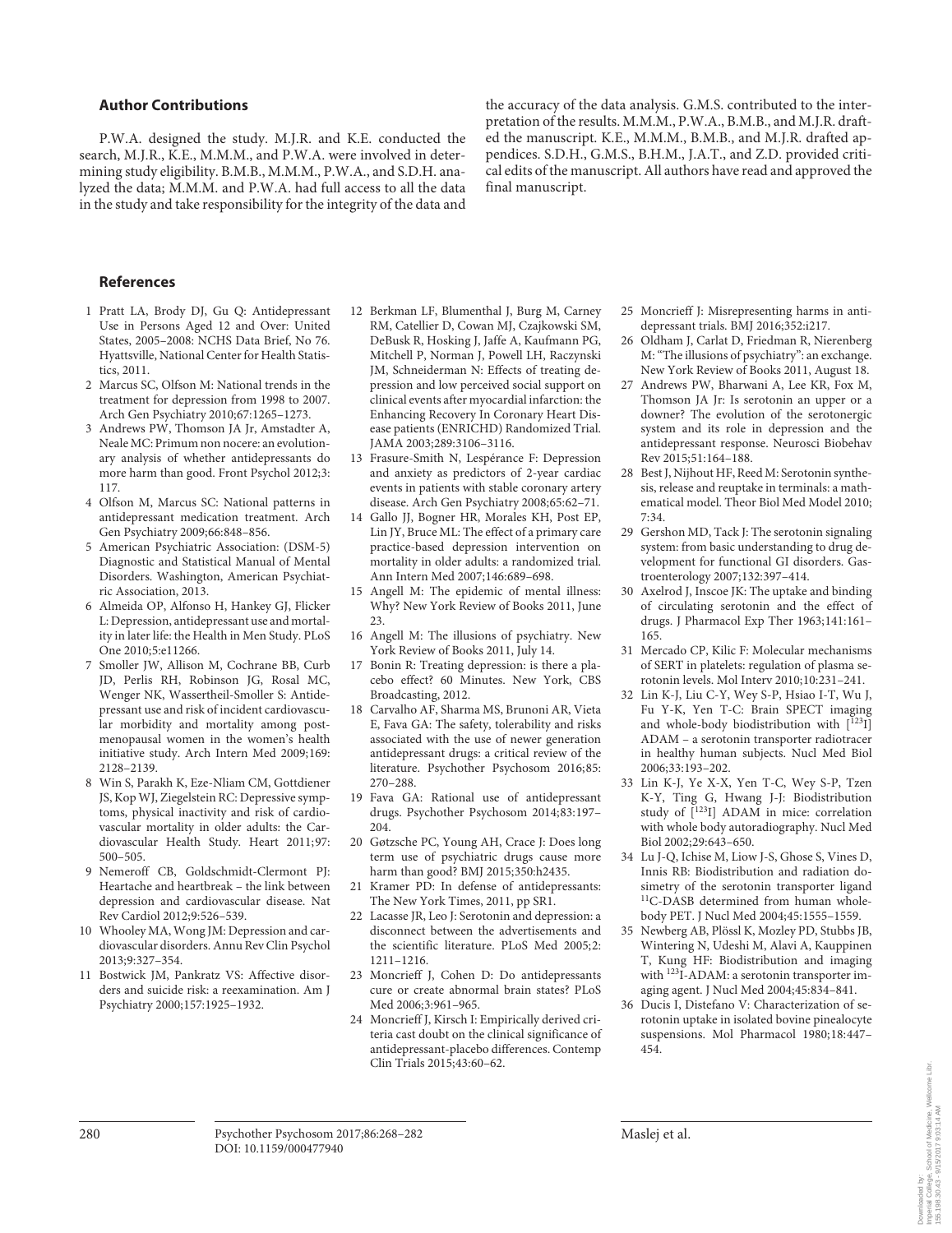- 37 Fisher AB, Steinberg H, Bassett MDD: Energy utilization by the lung. Am J Med 1974;57: 437–446.
- 38 LaRivière L, Anctil M: Uptake and release of [<sup>3</sup>H]-serotonin in photophores of the midshipman fish, *Porichthys notatus* . Comp Biochem Physiol C 1984;78:231–239.
- 39 Wong DT, Horng J-S, Fuller RW: Kinetics of serotonin accumulation into synaptosomes of rat brain – effects of amphetamine and chloroamphetamines. Biochem Pharmacol 1973; 22:311–322.
- 40 Yoffe JR, Borchardt RT: Characterization of serotonin uptake in cultured neuroblastoma cells: difference between differentiated and nondifferentiated cells. Mol Pharmacol 1982; 21:362–367.
- 41 Azmitia EC: Serotonin and brain: evolution, neuroplasticity, and homeostasis. Pharmacol Neurogen Neuroenhanc 2007;77:31–56.
- 42 Durisko Z, Mulsant BH, Andrews PW: An adaptationist perspective on the etiology of depression. J Affect Disord 2015;172:315–323.
- 43 Guyton A, Hall J: Rhythmical excitation of the heart; in Gruliow R (ed): Textbook of Medical Physiology. Philadelphia, Elsevier, 2006, pp 122.
- 44 Tanaka M, Yoshida M, Emoto H, Ishii H: Noradrenaline systems in the hypothalamus, amygdala and locus coeruleus are involved in the provocation of anxiety: basic studies. Eur J Pharmacol 2000;405:397–406.
- 45 Basu S, Dasgupta PS: Dopamine, a neurotransmitter, influences the immune system. J Neuroimmunol 2000;102:113–124.
- 46 Mezey E, Eisenhofer G, Hansson S, Harta G, Hoffman B, Gallatz K, Palkovits M, Hunyady B: Non-neuronal dopamine in the gastrointestinal system. Clin Exp Pharmacol Physiol Suppl 1999;26:S14–S22.
- 47 Rubí B, Maechler P: Minireview: New roles for peripheral dopamine on metabolic control and tumor growth: let's seek the balance. Endocrinology 2010;151:5570–5581.
- 48 Zhang M-Z, Yao B, Wang S, Fan X, Wu G, Yang H, Yin H, Yang S, Harris RC: Intrarenal dopamine deficiency leads to hypertension and decreased longevity in mice. J Clin Invest 2011;121:2845–2854.
- 49 Pacher P, Kecskemeti V: Cardiovascular side effects of new antidepressants and antipsychotics: new drugs, old concerns? Curr Pharm Des 2004;10:2463–2475.
- 50 Davì G, Patrono C: Platelet activation and atherothrombosis. N Engl J Med 2007;357: 2482–2494.
- 51 Heger CD, Collins RN: Platelet activation and "crossover appeal": rab and rho families united by common links to serotonin. Mol Interv 2004;4:79–81.
- 52 Larsson P, Wallen N, Hjemdahl P: Norepinephrine-induced human platelet activation in vivo is only partly counteracted by aspirin. Circulation 1994;89:1951–1957.
- 53 Von Känel R, Dimsdale JE: Effects of sympathetic activation by adrenergic infusions on hemostasis in vivo. Eur J Haematol 2000;65: 357–369.
- 54 Flock A, Zobel A, Bauriedel G, Tuleta I, Hammerstingl C, Hofels S, Schuhmacher A, Maier W, Nickenig G, Skowasch D: Antiplatelet effects of antidepressant treatment: a randomized comparison between escitalopram and nortriptyline. Thromb Res 2010; 126:E83– E87.
- 55 Andrade C, Sandarsh S, Chethan KB, Nagesh KS: Serotonin reuptake inhibitor antidepressants and abnormal bleeding: a review for clinicians and a reconsideration of mechanisms. J Clin Psychiatry 2010;71: 1565–1575.
- 56 Castro VM, Gallagher PJ, Clements CC, Murphy SN, Gainer VS, Fava M, Weilburg JB, Churchill SE, Kohane IS, Iosifescu DV, Smoller JW, Perlis RH: Incident user cohort study of risk for gastrointestinal bleed and stroke in individuals with major depressive disorder treated with antidepressants. BMJ Open 2012;2:e000544.
- 57 Coupland C, Dhiman D, Morriss R, Arthur A, Barton G, Hippisley-Cox J: Antidepressant use and risk of adverse outcomes in older people: population based cohort study. BMJ  $2011.343.44551$
- 58 Hackam DG, Mrkobrada M: Selective serotonin reuptake inhibitors and brain hemorrhage: a meta-analysis. Neurology 2012;79: 1862–1865.
- 59 Buckley NA, McManus PR: Fatal toxicity of serotoninergic and other antidepressant drugs: analysis of United Kingdom mortality data. BMJ 2002;325:1332–1333.
- 60 Cosci F, Guidi J, Balon R, Fava GA: Clinical methodology matters in epidemiology: not all benzodiazepines are the same. Psychother Psychosom 2015;84:262–264.
- 61 Fava GA, Guidi J, Rafanelli C, Sonino N: The clinical inadequacy of evidence-based medicine and the need for a conceptual framework based on clinical judgment. Psychother Psychosom 2015;84:1–3.
- 62 Jane-wit D, Horwitz RI, Concato J: Variation in results from randomized, controlled trials: stochastic or systematic? J Clin Epidemiol 2010;63:56–63.
- 63 Bakkaloglu B, Yabanoglu S, Ozyuksel BR, Uaar G, Ertugrul A, Demir B, Ulug B: Platelet and plasma serotonin levels and platelet monoamine oxidase activity in patients with major depression: effects of sertraline treatment. Turk J Biochem 2008;33:97–103.
- 64 Most JF, Possick J, Rochester CL: Systemic manifestations and comorbidities of chronic obstructive pulmonary disease. Clin Pulm Med 2014;21:155–166.
- 65 Musselman DL, Marzec UM, Manatunga A, Penna S, Reemsnyder A, Knight BT, Baron A, Hanson SR, Nemeroff CB: Platelet reactivity in depressed patients treated with paroxetine: preliminary findings. Arch Gen Psychiatry 2000;57:875–882.
- 66 Paneni F, Beckman JA, Creager MA, Cosentino F: Diabetes and vascular disease: pathophysiology, clinical consequences, and medical therapy: part I. Eur Heart J 2013;34:2436– 2443.
- 67 Sarnak MJ, Levey AS: Cardiovascular disease and chronic renal disease: a new paradigm. Am J Kidney Dis 2000;35:S117–S131.
- 68 Jorge RE, Robinson RG, Arndt S, Starkstein S: Mortality and poststroke depression: a placebo-controlled trial of antidepressants. Am J Psychiatry 2003;160:1823–1829.
- 69 Qian J, Simoni-Wastila L, Langenberg P, Rattinger GB, Zuckerman IH, Lehmann S, Terrin M: Effects of depression diagnosis and antidepressant treatment on mortality in Medicare beneficiaries with chronic obstructive pulmonary disease. J Am Geriatr Soc 2013;61:754–761.
- 70 Taylor C, Youngblood ME, Catellier D, Veith RC, Carney RM, Burg MM, Kaufman PG, Shuster J, Mellman T, Blumenthal JA, Krishnan R: Effects of antidepressant medication on morbidity and mortality in depressed patients after myocardial infarction. Arch Gen Psychiatry 2005;62:792–798.
- 71 Stroup DF, Berlin JA, Morton SC, Olkin I, Williamson GD, Rennie D, Moher D, Becker BJ, Sipe TA, Thacker SB: Meta-analysis of observational studies in epidemiology: a proposal for reporting. JAMA 2000;283:2008–2012.
- 72 O'Connor CM, Jiang W, Kuchibhatla M, Mehta RH, Clary GL, Cuffe MS, Christopher EJ, Alexander JD, Califf RM, Krishnan RR: Antidepressant use, depression, and survival in patients with heart failure. Arch Intern Med 2008;168:2232–2237.
- 73 Ghassemi M, Marshall J, Singh N, Stone DJ, Celi LA: Leveraging a critical care database: selective serotonin reuptake inhibitor use prior to ICU admission is associated with increased hospital mortality. Chest 2014;145: 745–752.
- 74 Higgins JPT, Green S: Cochrane Handbook for Systematic Reviews of Interventions, version 5.1.0. Cochrane Collaboration, 2011, www.cochrane-handbook.org.
- 75 Downs SH, Black N: The feasibility of creating a checklist for the assessment of the methodological quality both of randomised and nonrandomised studies of health care interventions. J Epidemiol Community Health 1998; 52:377–384.
- 76 Acharya T, Acharya S, Tringali S, Huang J: Association of antidepressant and atypical antipsychotic use with cardiovascular events and mortality in a veteran population. Pharmacotherapy 2013;33:1053–1061.
- 77 National Cholesterol Education Program (NCEP) Expert Panel on Detection, Evaluation, and Treatment of High Blood Cholesterol in Adults (Adult Treatment Panel III): Third Report of the National Cholesterol Education Program (NCEP) Expert Panel on Detection, Evaluation, and Treatment of High Blood Cholesterol in Adults (Adult Treatment Panel III) final report. Circulation 2002;106:3143–3421.